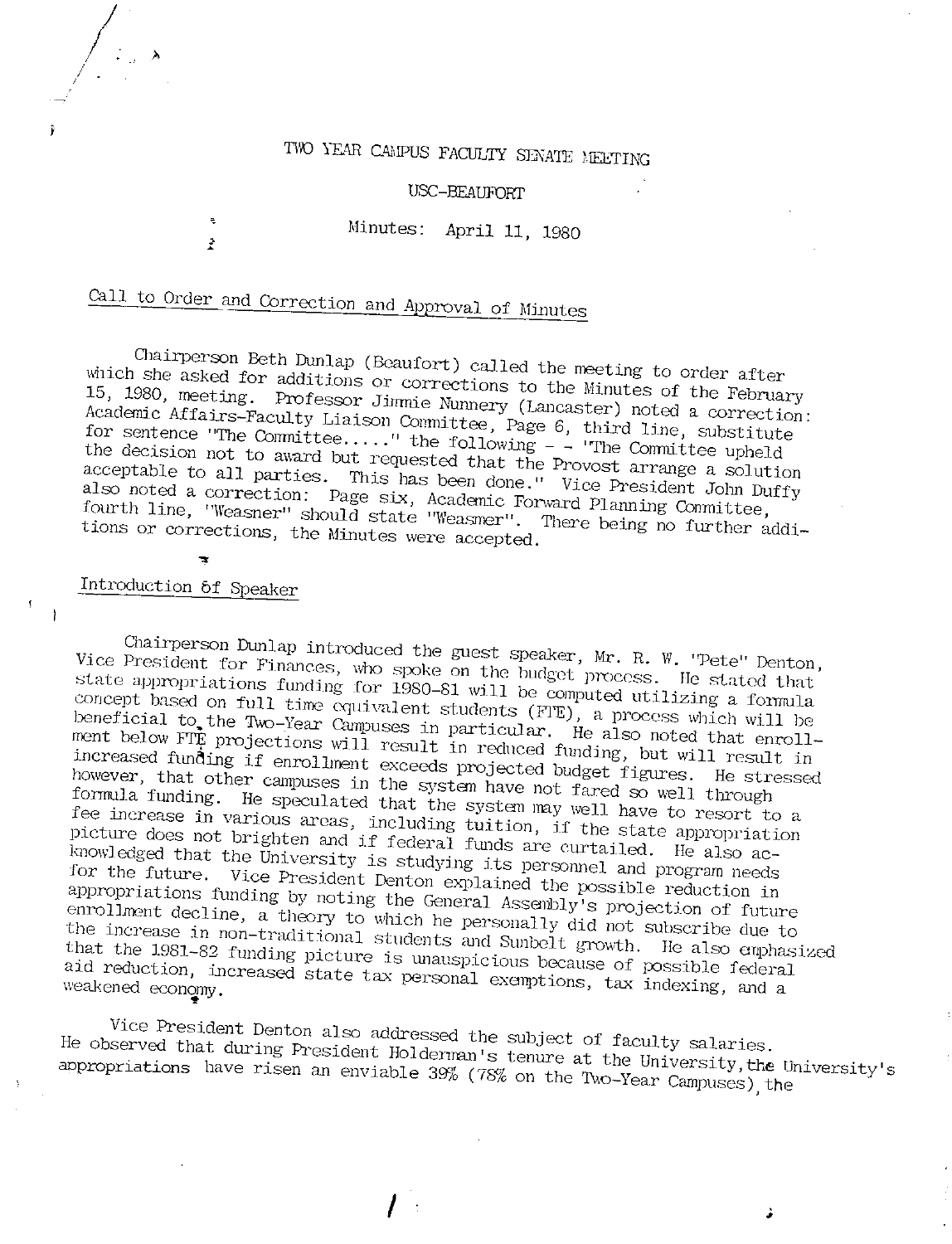second highest increase in the nation. The 1980-81 salary picture looks now to be an average  $7\%$  cost of living and a  $3\frac{1}{2}\%$  merit raise, but he stressed that state monies to cover this increase have not yet been appropriated. Hence, the salary outlook continues to be somewhat vague.

Responding to questions, Vice President Denton noted that salary increases for promotions must come out of the salary increase package, that the legislature has not acted on the 1979-80 supplemental appropriations request, that State employées are eligible for a maximum 12% or \$3,000 raise, and that specific percentages are not guaranteed to any unclassified employee.

## Report of the Nominating Committee

Vice Chairperson Dinford G. "Pete" Maness (Sumter) reported the recommendations of the Nominating Committee for 1980-81 Senate positions:

| Vice Chairperson ---------------------- Jim Otten, Union               |  |
|------------------------------------------------------------------------|--|
| Secretary ------------------------------ William Cordray, Salkehatchie |  |
| Member at Large ---------------------- Wade Chittam, Lancaster         |  |

#### Special Committees

| Library <del>-</del> ------------------------------- Tandy Willis, Union |  |
|--------------------------------------------------------------------------|--|
| Curricula and New Courses ------------ Marion Preacher, Salkehatchie     |  |
| Faculty Welfare ----------------------- Elizabeth Baldwin, Military      |  |
| Academic Forward Planning ------------- Larry Rowland, Beaufort          |  |
| Academic Affairs-Faculty Liaison* ----- Beth Dunlap, Beaufort            |  |
| Systems* ------------------------------- Jimmie Nunnery, Lancaster       |  |

\*Senate recommendation; position is a Presidental appointment.

Vice Chairperson Maness noted that the committee considered talent and geographical distribution when making its recommendations. Chairperson Dunlap observed that according to the Faculty Manual the Vice Chairperson is also Chairperson elect and therefore needs no formal nomination to that position. She also stated that nominations from the floor will be accepted prior to the election of officers.

## Comments by University Officials

Vice President John Duffy reported on several items of interest:

Vice President Duffy thanked the Senate for its work during 1979-80 acade- $1)$ mic year, particularly for its laudable endeavors in developing a system

à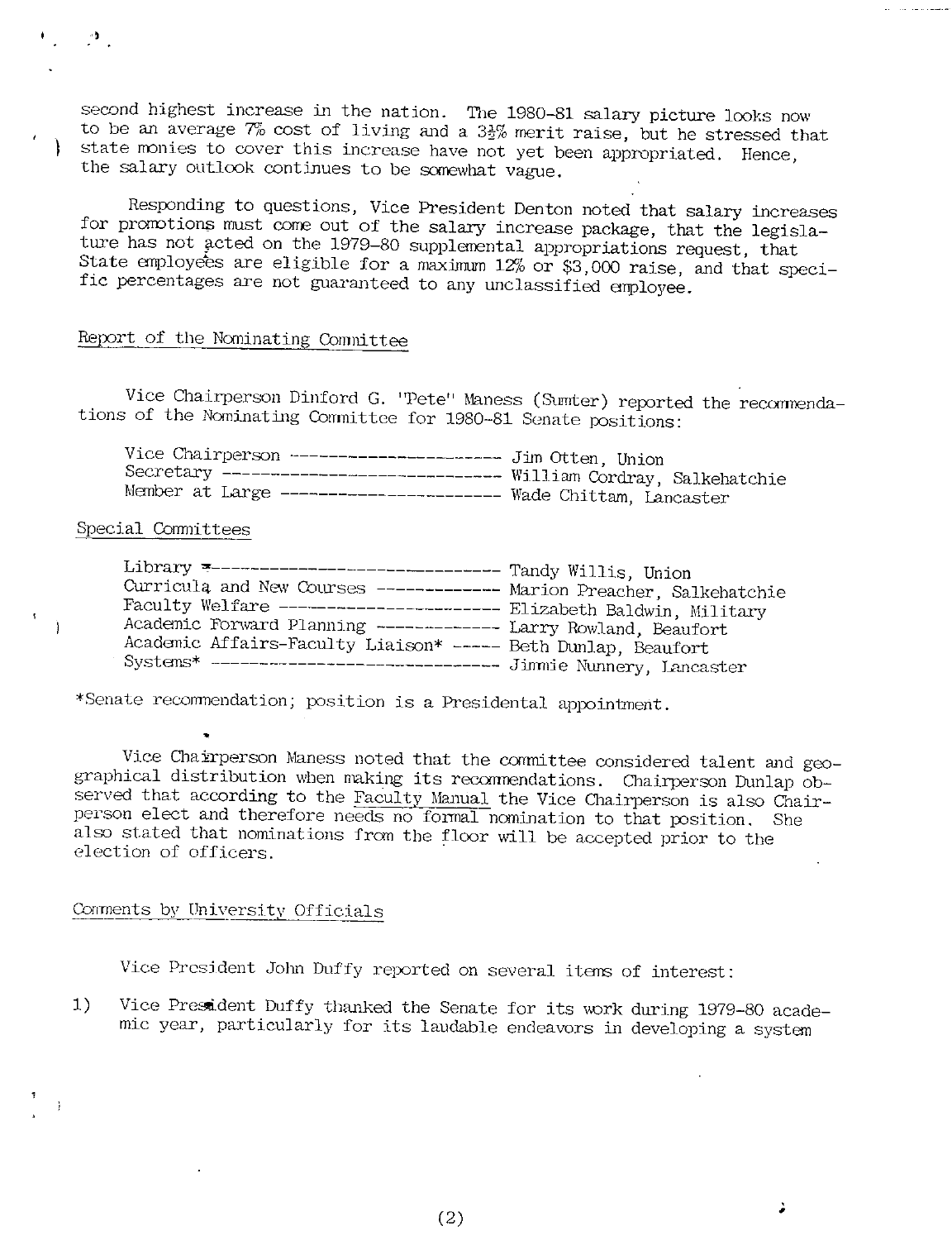grievance procedure. He noted that the Legislature is still considering the University's request for exemption from the state grievance system.

- 2) Vice President Duffy stated that the Systems Committee is studying the authority and responsibilities of the Two-Year Campus Senate, and it is looking into the possibility of greater antonomy in the areas of legislative
- 3) Vice President Duffy noted that all campuses are either engaged in a SACS Self Study or updating a recently completed report. Upon completion of this process, the University will ask the Southern Association of Colleges and Schools to evaluate the system and make any<br>recommendations to improve its operation. In fulfilling Self Study<br>requirements, Vice President Duffy emphasized the need for valid data,<br>especially in th
- 4) Vice President Duffy acknowledged a possible change in the future funding of University programs because of the possibility of reduced state appropriations. He stated that the University is considering increased private

### Reports From:Standing Committees

J Ï

 $\mathbf{r}$ 

Rights and Responsibilities. Chairman Jimmie Nunnery (Lancaster) stated that his committee had no report to submit.

Financial Concerns. Chairman Wayne Thurman (Lancaster) stated that his committee had no report to submit.

Intra-University Services and Communications. Chairman Tandy Willis<br>(Union) reported that the committee had one motion: "That the Intra-University Services and Concerns Committee be granted approval to coordinate a Two-Yea

(3)

;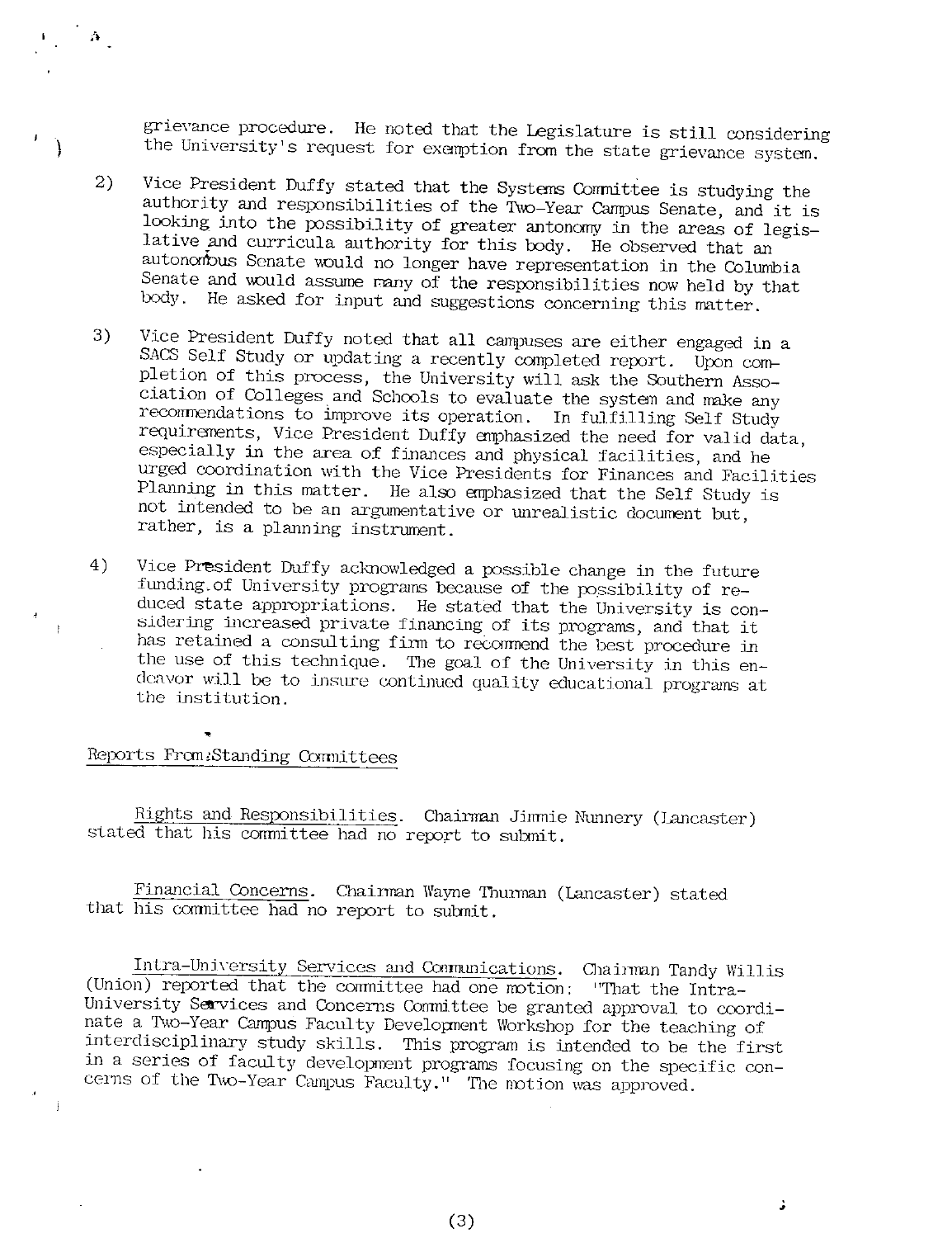Executive Committee. Chairperson Beth Dunlap (Beaufort) reported<br>that tentative dates for the initial Executive Committee Meeting (Sept-<br>ember 12) and the initial Senate Meeting (September 26) have been sche-<br>duled for the

## Reports From<sup>1</sup>Special Committees.

,,

Library Committee. Representative Tandy Willis (Union) reported on<br>two meetings: January 16, when the motion to adopt the book budget as<br>submitted was approved; and March 26, when the Movietone News acquisition<br>was discuss

Curricula and New Courses Committee. Representative John Stine (Military) stated that the committee met several times and discussed:<br>The new Computer Science Academic Program and its approval by the Senate;<br>the addition an

Faculty Welfare Committee. Representative Jerry Dockery (Military) was not present and no report was subnitted.

Academic Affairs-Faculty Liaison Conmittee. Representative Jimmie Nunnery (Lancaster) stated that the committee approved a motion to reinstate Army ROTC at USC Columbia beginning in Fall, 1981, and that the Board of Truste

Academic Forward Planning Committee. Representative John Samaras (Lancaster) was not present but submitted a written report. The committee met March 7, and continued its ongoing discussion of future growth/shrinkage of the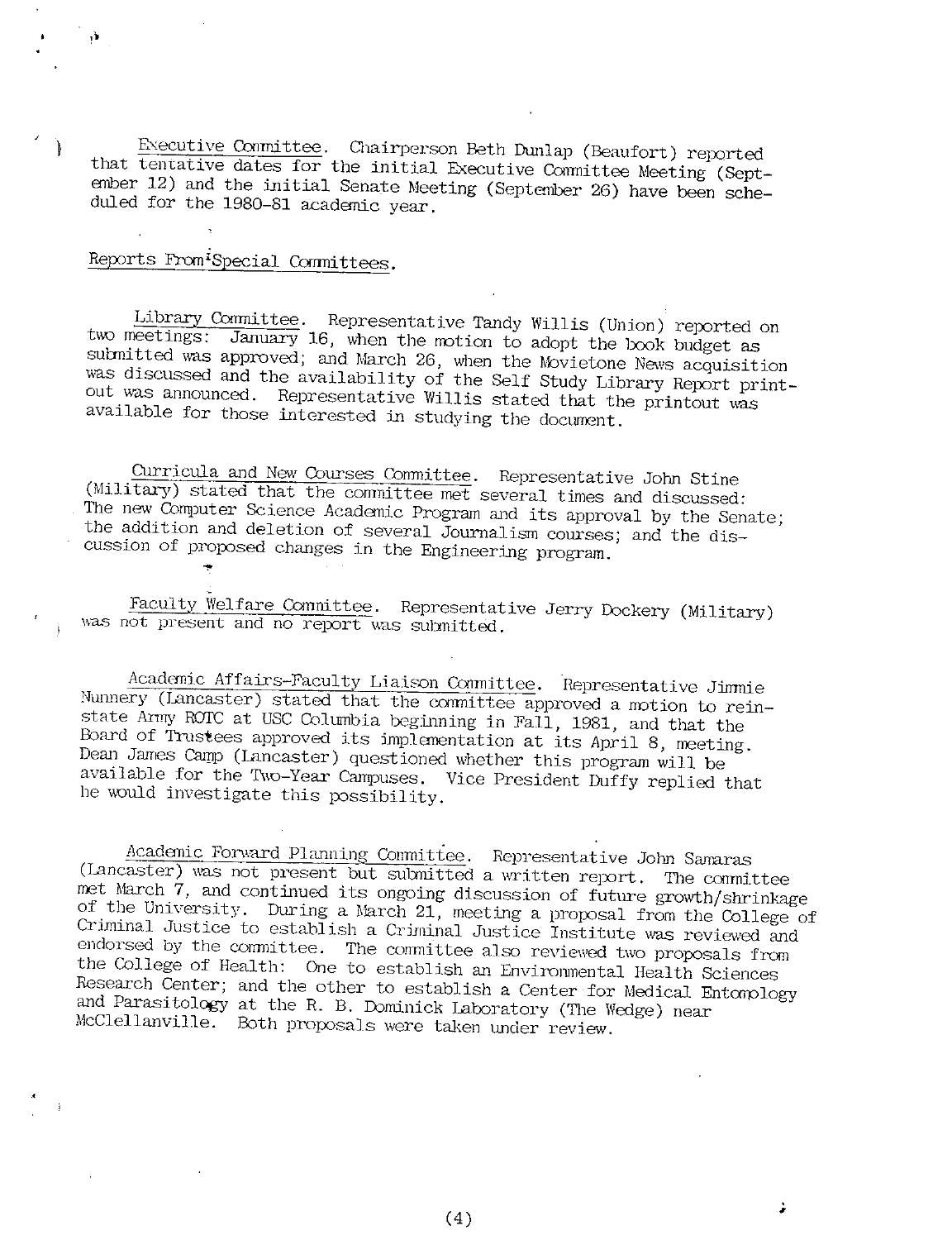Systems Committee. Representative Beth Dunlap (Beaufort) reported that<br>the committee met February 29, and March 21, and discussed the changing na-<br>ture of the Two-Year Campus Senate. She noted that the discussion began be-

#### Unfinished Business

..

- 1) Election of Officers. Chairperson Dunlap called for nominations for<br>Senate offices from the floor. No additional nominations were made<br>and she asked for a motion to elect the Nominating Conmittee's recom-<br>mendation by accl
- 2) <sup>A</sup>general discussion then ensued covering a wide range of topics:
	- a) Associate Vice President Robert Alexander requested Salkehatchie. Professor Sheree Dryden (Salkehatchie)
		- reported that rain hampered the activities, but it was hoped that the program would continue and expand in the future.
	- b) Professor Bruce Judd (Sumter) noting the absences of Special Conmittee Representatives, questioned whether Two-Year Campus Senate monbership ought to be a requirement for Special Committee member selection.<br>Vice Chairperson Maness replied that the Nominating Committee attempted to select representatives utilizing<br>the criteria of ability and geographical distribution<br>within the system and that he had been given assurances<br>of diligent performance by all those selected for Specia
	- c) Vice President Duffy noted the coming Deans' tour to the campuses and emphasized the benefits of this program, particularly in regard to the aspect of campus faculty becoming better acquainted with their Columbia counterparts.
	- d) Professor Jimnie Nunnery (Lancaster) requested a clarification of Executive Committee voting privileges. Chair-<br>
	person Dunlap replied that the most recent Faculty Manual states that the Executive Committee does not have regular voting privileges and these individuals should not be included as part of the Senate delegation from a campus.

(5)

;